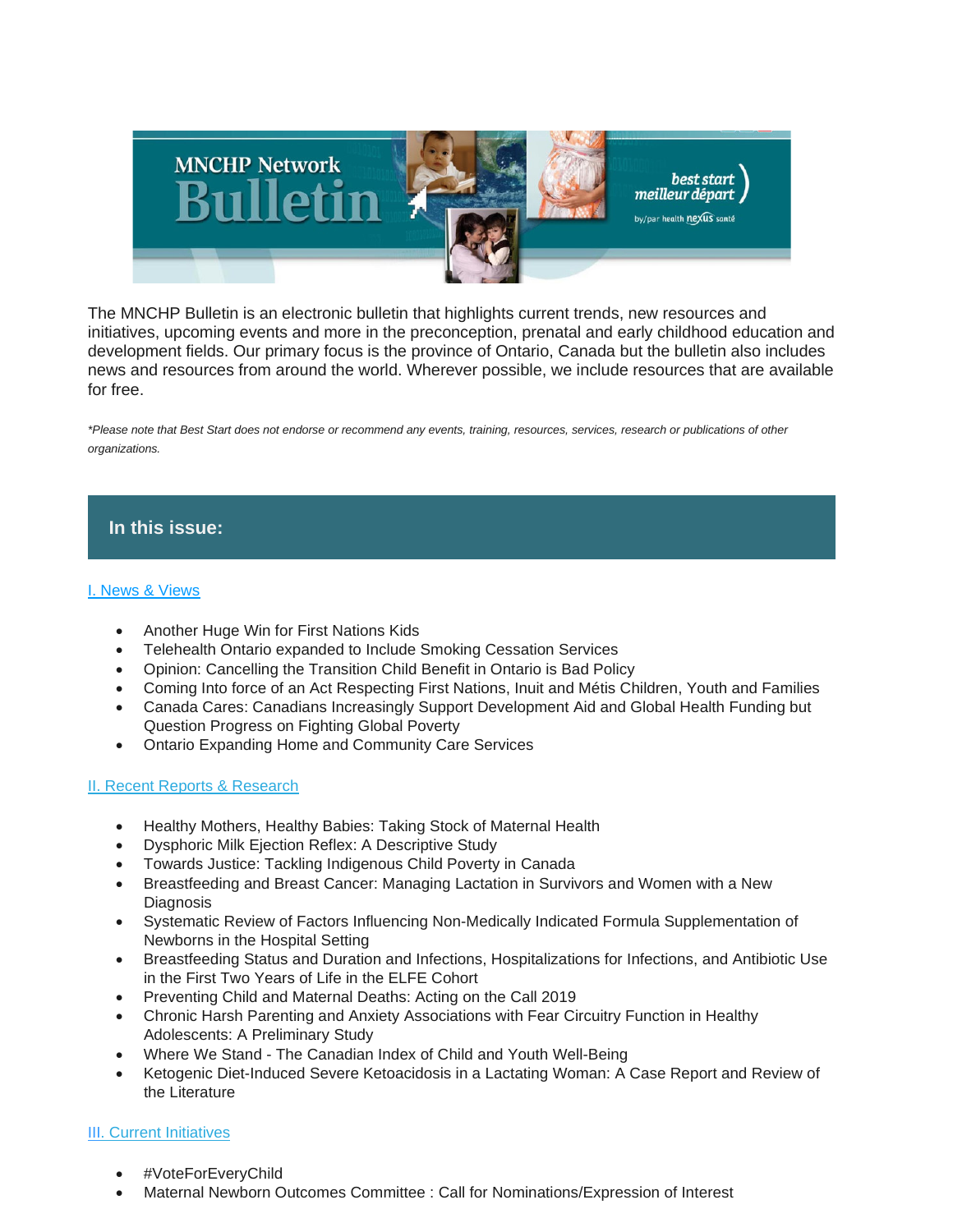- Ontario to Seek Input on Improving the Child Welfare System
- Canadian Malnutrition Awareness Week™ 2019: The Hidden Impact of Malnutrition

### I[V. Upcoming Events](https://us14.admin.mailchimp.com/templates/preview-template?id=185453#VI.%20Upcoming%20Events)

- Webinar: 10 Tips to be a Social Media Advocacy Guru
- Webinar: Illustrating Resilience with Lisa Boivin
- Canadian Nutrition Society Fall Webinars
- OMSSA Webinar: Understanding and Preventing Burnout
- Maternal Newborn Child and Youth Network Perinatal Outreach Program's 32nd annual Perinatal Outreach Conference
- Doing Better for LGBTQ2+ Communities in Health and Social Services
- Save The Date: OCASI Professional Development Conference 2019
- Conference Perinatal Mental Health: Promoting Wellness, Extending Our Reach
- Positive Discipline in Everyday Parenting Facilitator Training
- 2019 BORN Ontario Conference
- OMSSA Webinar: Motivational Interviewing
- The 2020 RHO Conference: The Current Practice, Research, Policy, Systems

### [V. Resources](https://us14.admin.mailchimp.com/templates/preview-template?id=185453#VII.%20Resources)

- New Technology Helps Create Safe Spaces for Indigenous Youth
- Online course: Basic Statistics for Public Health
- Podcast: Joy Of Movement For Young Kids
- Podcast Series: Voices from the Field
- Online course: Designing and Implementing Population Health Interventions
- What Happens Next? Information for Kids About Separation and Divorce

## **I. News & Views**

### **Another Huge Win for First Nations Kids**

September 6, 2019, marked another win for First Nations children and their families as the Canadian Human [Right Tribunal](https://www.chrt-tcdp.gc.ca/index-en.html) (CHRT) found that Canada willfully and recklessly discriminated against First Nations children. In this ruling, the CHRT ordered Canada to pay the maximum amount allowable under the [Canadian Human Rights Act](https://laws-lois.justice.gc.ca/eng/acts/h-6/) (CHRA) to compensate First Nations children, youth and families who have been harmed by the child welfare system or were denied or delayed receipt of services due to Canada's discriminatory implementation of Jordan's Principle.

[Learn more,](https://fncaringsociety.us11.list-manage.com/track/click?u=9cb832e23ec6a505b2e249fd2&id=66ab290492&e=295cf89dd0) read [the entire ruling,](https://fncaringsociety.us11.list-manage.com/track/click?u=9cb832e23ec6a505b2e249fd2&id=4afb5d712d&e=295cf89dd0) and see [the discussion.](https://www.newswire.ca/news-releases/tribunal-finds-canada-wilfully-and-recklessly-discriminated-against-first-nations-children-833538454.html)

### **Telehealth Ontario expanded to Include Smoking Cessation Services**

As of October 1, 2019, Ontarians will have easy access to registered nurses and smoking cessation support through Telehealth Ontario, in combination with other services and health information already offered, including professional medical advice, nutrition counselling and referrals to mental health and addictions support. By transitioning these resources to Telehealth Ontario, the government expects to improve and expand frontline services and supports available to Ontarians, while saving \$750,000 annually.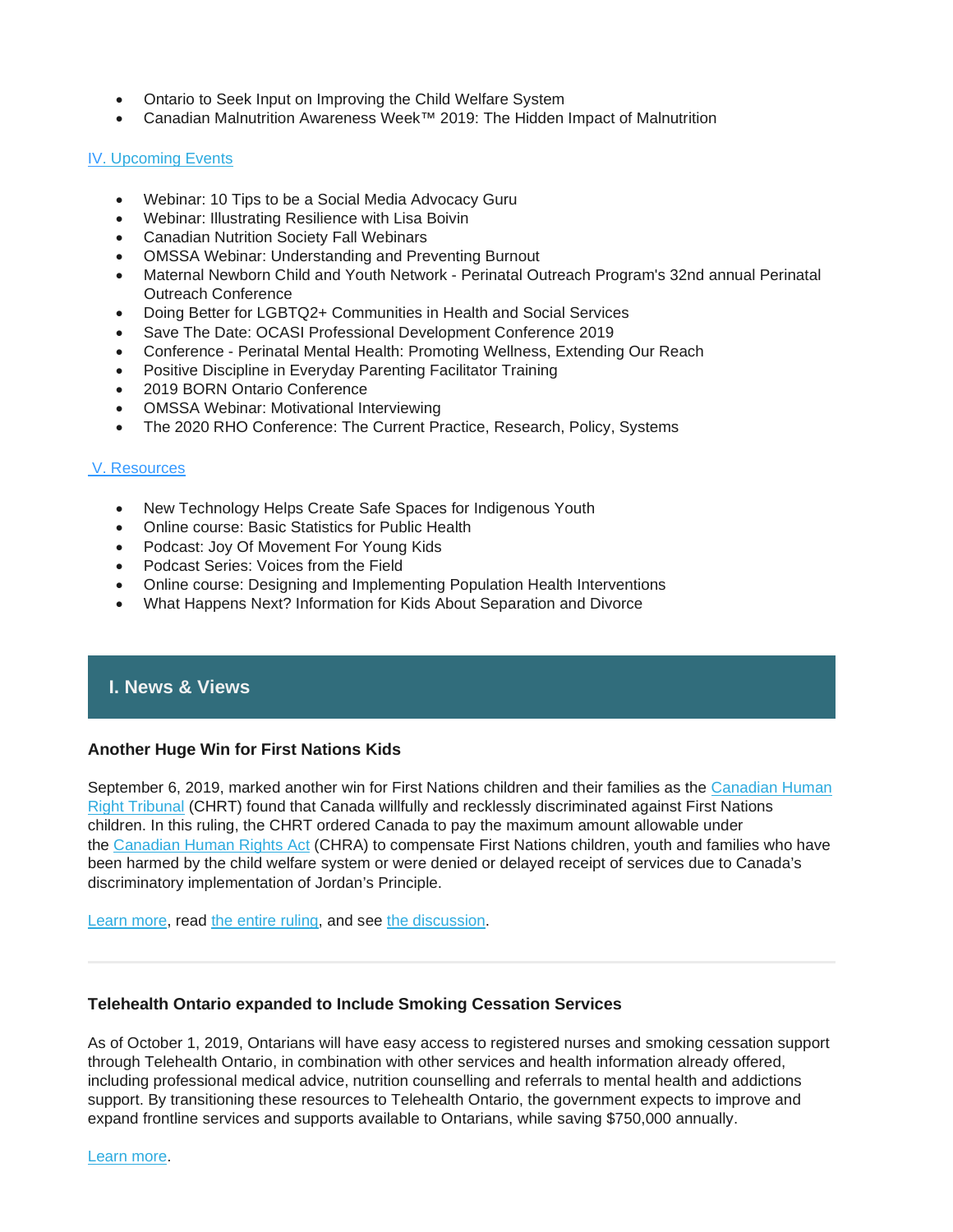

**How to best support future mothers and their families to try to quit smoking?**

Visit [Best Start resources](https://resources.beststart.org/product-category/resources/tobacco-misuse/) on this very topic, and in particular the [Addressing Smoking with Women and Their Families –](https://resources.beststart.org/product/n12e-addressing-smoking-with-women-and-their-families-manual/) [Strategies for In-home Support Services](https://resources.beststart.org/product/n12e-addressing-smoking-with-women-and-their-families-manual/) manual.

### **Opinion: Cancelling the Transition Child Benefit in Ontario is Bad Policy**

A little over a year ago, the Government of Ontario [announced](https://news.ontario.ca/mcys/en/2018/07/ontarios-government-for-the-people-to-reform-social-assistance-to-help-more-people-get-back-on-track.html) that it had set itself an "accelerated 100 day deadline to develop and announce a sustainable Social Assistance program." One of the few decisions that have been announced is the cancellation of the Transition Child Benefit (TCB). According to [Maytree,](https://maytree.com/) this decision will have devastating long-term consequences for many families in Ontario and undermine the government's own stated goal of transforming social assistance.

### [Learn more.](https://maytree.com/publications/cancelling-the-transition-child-benefit-in-ontario-is-bad-policy/?mc_cid=17c0c59194&mc_eid=703de40a05)

### **Coming Into force of an Act Respecting First Nations, Inuit and Métis Children, Youth and Families**

The Act respecting First Nations, Inuit and Métis children, youth and families will come into force in its entirety on January 1, 2020. This legislation was co-developed with Indigenous partners with the goal of keeping Indigenous children and youth connected to their families, communities, and culture. Its coming into force affirms the inherent right of First Nation, Inuit and Métis communities to move forward with legislation to exercise jurisdiction over child and family services at a pace that they choose.

[Learn more.](https://www.newswire.ca/news-releases/the-government-of-canada-announces-the-coming-into-force-of-an-act-respecting-first-nations-inuit-and-metis-children-youth-and-families-810646408.html)



### **Canada Cares: Canadians Increasingly Support Development Aid and Global Health Funding but Question Progress on Fighting Global Poverty**

Public opinion research released by the [Canadian Partnership for](https://www.canwach.ca/)  [Women and Children's Health \(CanWaCH\)](https://www.canwach.ca/) indicates that Canadians increasingly support federal government investment in development aid and global health. The poll, conducted for CanWaCH by Nanos Research, also found that some Canadians question progress on the fight against global poverty.

[Learn more.](https://www.canwach.ca/sites/default/files/2019-08/2019-1434%20CanWaCH_Nanos_2019%20Public%20Opinion%20Research_FINAL_EN_0.pdf?utm_source=CanWaCH+Newsletter&utm_campaign=d94de745b4-EMAIL_CAMPAIGN_2019_08_20_05_32_COPY_01&utm_medium=email&utm_term=0_74dcd35340-d94de745b4-307431313)

### **Ontario Expanding Home and Community Care Services**

Ontario is making major investments to expand home and community care to help end hallway health care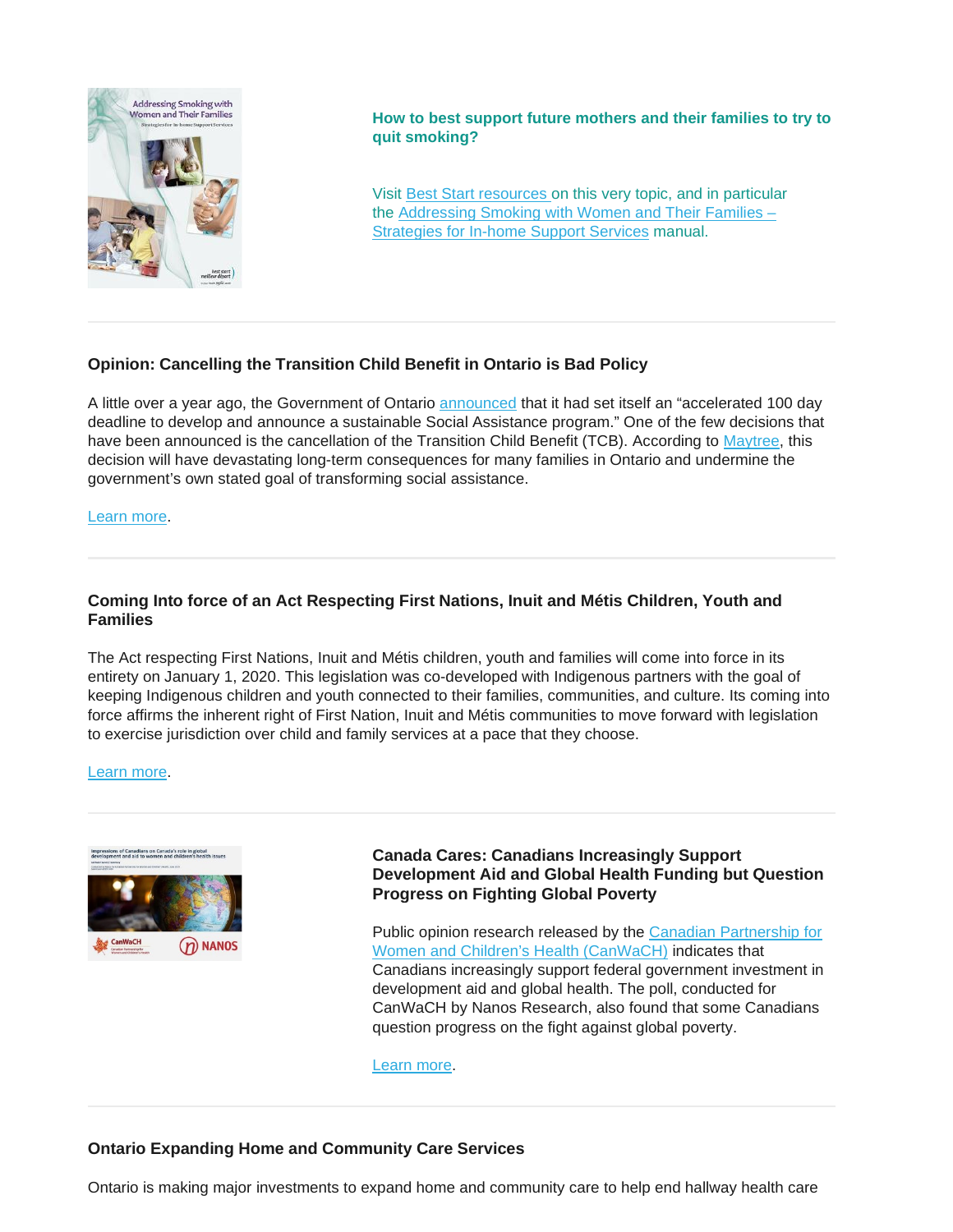and build more capacity in communities across the province by investing an additional \$155 million this year to expand home and community care services. As a part of this investment, the government is providing \$45 million for targeted innovative integrated care models in high-need areas.

[Learn more.](http://news.ontario.ca/mohltc/en/2019/09/ontario-expanding-home-and-community-care-services.html?utm_source=ondemand&utm_medium=email&utm_campaign=p)

# **II. Recent Reports & Research**



### **Healthy Mothers, Healthy Babies: Taking Stock of Maternal Health**

Much progress has been made in ending preventable maternal deaths in the past two decades: The number of women and girls who die each year due to issues related to pregnancy and childbirth has dropped considerably, from 532,000 in 1990 to 303,000 in 2015, a 43 per cent decrease. Still, more than 800 women die every day from pregnancy-related complications and many more mothers experience injuries or other debilitating outcomes.

[Learn more.](https://data.unicef.org/resources/healthy-mothers-healthy-babies/)

### **Dysphoric Milk Ejection Reflex: A Descriptive Study**

Dysphoric milk ejection reflex (D-MER) is emerging as a recognized phenomenon to describe an abrupt dysphoria, or undesirable feeling that occurs with the milk ejection reflex (MER) and then goes away after a few minutes. The purpose of this study was to determine the prevalence of D-MER among breastfeeding women and to describe the experience of symptoms associated with D-MER in women presenting for their 6- to 8-week postpartum visit. A prevalence rate of 9.1% was found. The respondents described similarities in their experiences with D-MER, to include feelings coming on suddenly and lasting for <5 minutes. The respondents described feeling anxious, sad, irritable, panicky, agitated, oversensitive, and tearful most often. The findings support that the experience of D-MER is different from that of postpartum depression.

### [Access the article.](https://www.liebertpub.com/doi/10.1089/bfm.2019.0091)



### **Towards Justice: Tackling Indigenous Child Poverty in Canada**

Towards Justice: Tackling Indigenous Child Poverty in Canada, released in partnership with the Assembly of First Nations (AFN) and the Canadian Centre for Policy Alternatives (CCPA), tracks child poverty rates using Census 2006, the 2011 National Household Survey and Census 2016. "Child poverty rates on First Nations reserves are deplorably high for a country as rich as Canada," says co-author David Macdonald, senior economist with the CCPA. "What's worse is that is that these rates haven't shown any improvement since 2005."

[Learn more](https://www.thinkupstream.net/first_nations_child_poverty_rates) and [read the report.](https://d3n8a8pro7vhmx.cloudfront.net/upstream/pages/684/attachments/original/1562604201/Upstream_report_final_English_June_24_2019.pdf?1562604201)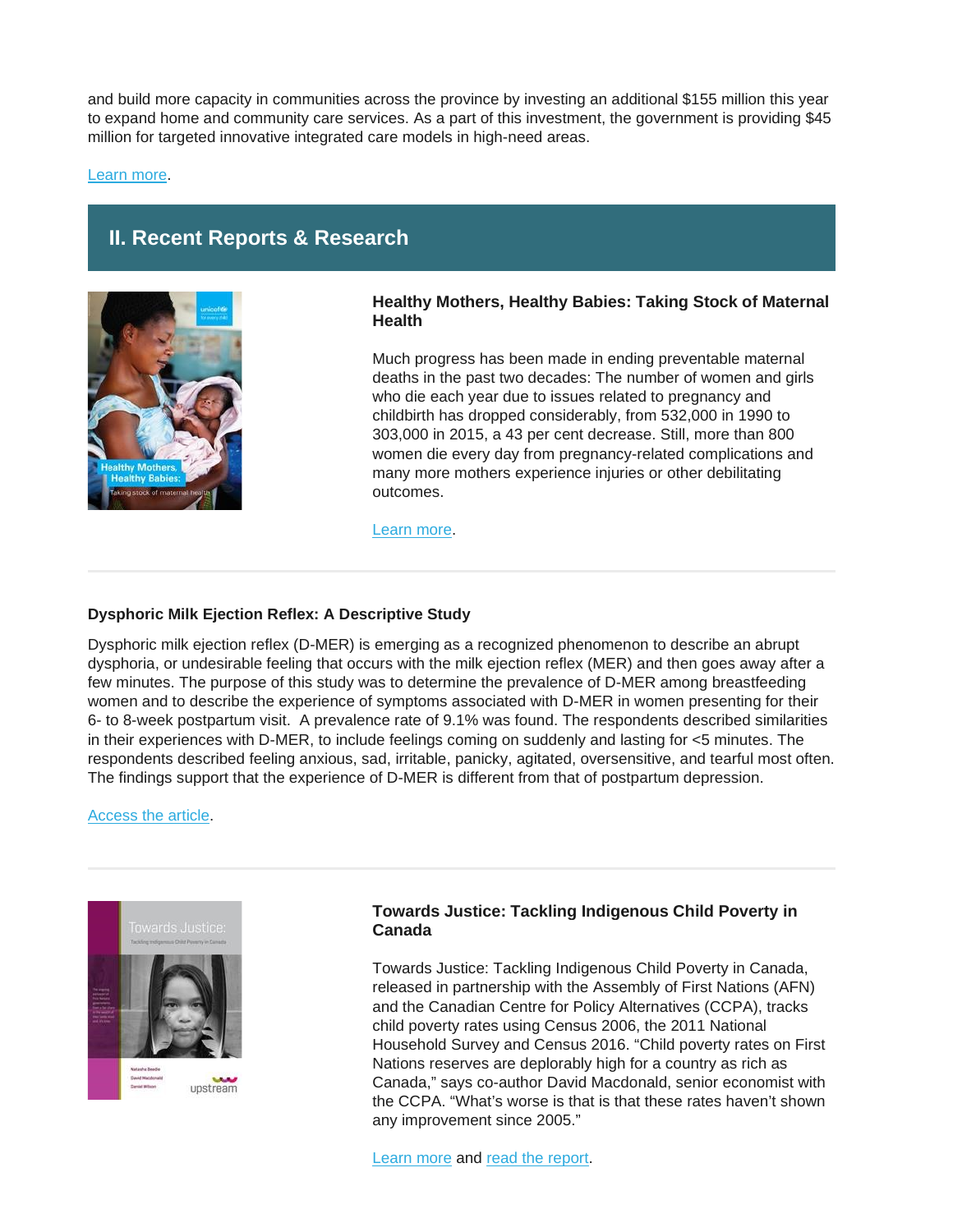### **On a similar topic...**

*[Why am I Poor?](https://resources.beststart.org/product/g04a-why-am-i-poor-report/)* aims to help service providers understand the context and history of First Nations child poverty, provides information on how to work with and advocate for First Nations families and includes practical, culturally relevant and effective strategies to support families.



### **Breastfeeding and Breast Cancer: Managing Lactation in Survivors and Women with a New Diagnosis**

The literature was reviewed to identify evidence-based strategies for managing lactation during multidisciplinary breast cancer treatment or among breast cancer survivors. This review serves as a comprehensive resource of evidence-based recommendations for managing lactation in breast cancer survivors and breastfeeding women with a new breast cancer diagnosis.

[Access the article.](https://www.ncbi.nlm.nih.gov/pubmed/31342385)

### **Systematic Review of Factors Influencing Non-Medically Indicated Formula Supplementation of Newborns in the Hospital Setting**

To examine maternal and newborn factors that influence non-medically indicated (NMI) formula supplementation of newborns in the hospital setting, a systematic review of peer-reviewed articles published in English between January 1, 2000, and September 30, 2017 was conducted. Synthesis indicated that maternal ethnicity, educational level, and income influence the decision to provide NMI formula supplementation to newborns. First-time mothers and those with cesarean birth, no previous breastfeeding experience, female newborns, and large-for-gestational-age newborns were at greater risk for NMI formula supplementation. Neonates born at night are more likely to receive NMI formula supplementation, and NMI formula supplementation increases during the night hours and during the first 24 hours after birth.

[Access the article.](https://www.ncbi.nlm.nih.gov/pubmed/31400848)

### **Let's help families make an informed decision**

*Making an Informed Decision – [A guide for healthcare providers to](https://resources.beststart.org/product/j40e-making-an-informed-decision-booklet/)  [support families in making health-related decisions for a child](https://resources.beststart.org/product/j40e-making-an-informed-decision-booklet/)* is a resource that equips healthcare providers with information and tools that support parents, guardians, caregivers, and families when making health-related decisions for a child in their care.



### **Breastfeeding Status and Duration and Infections, Hospitalizations for Infections, and Antibiotic Use in the First Two Years of Life in the ELFE Cohort**

To examine the association between breastfeeding and infections in the first 2 years of life, in a high-income country with relatively short breastfeeding duration, data from 10,349 young children from a French birth cohort were prospectively collected up to 2 years, with never-breastfed infants as reference group. Any breastfeeding for <3 months was associated with higher risks of hospitalizations from gastrointestinal infections or fever. Predominant breastfeeding for <1 month was associated with higher risk of a single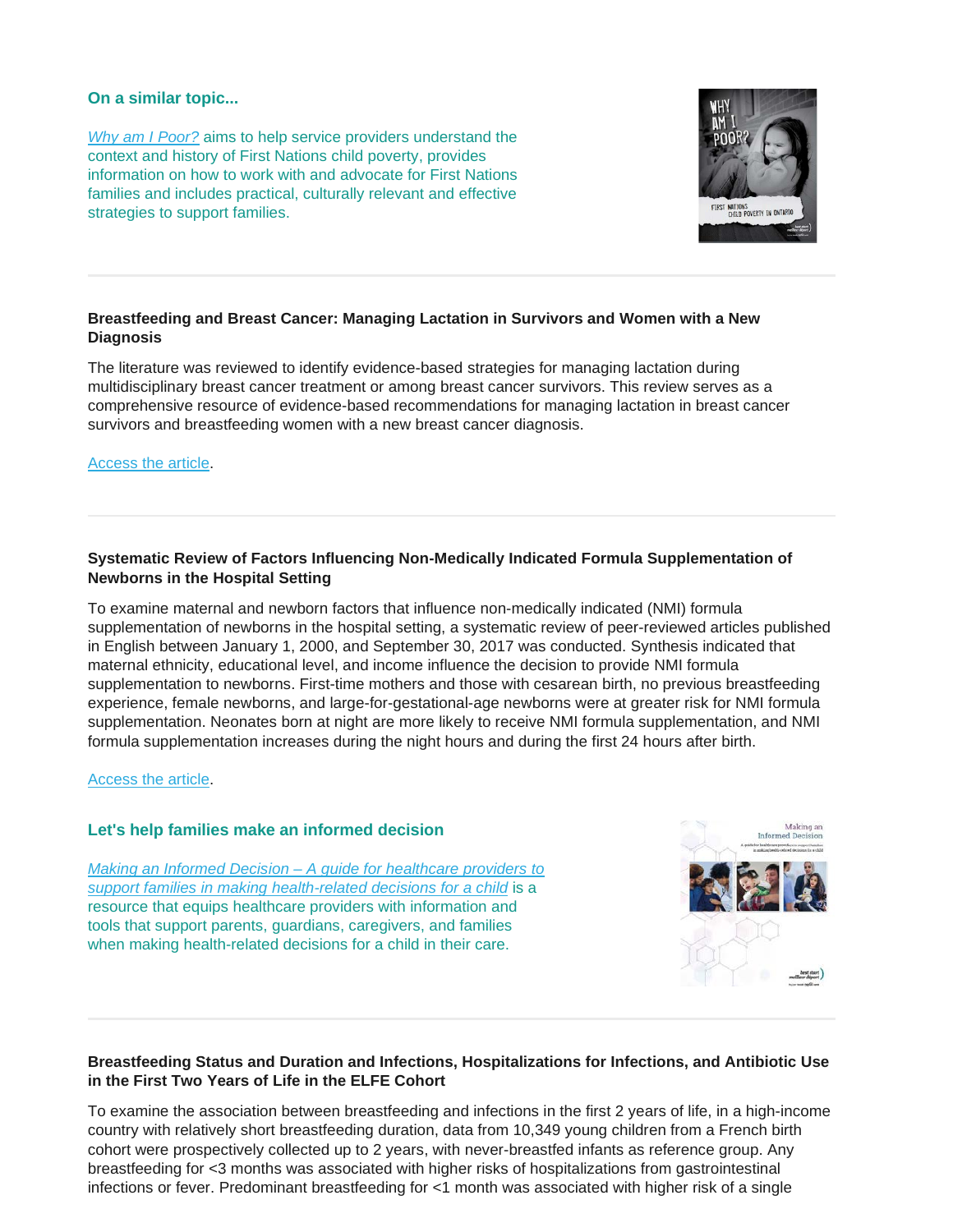hospital admission while predominant breastfeeding for ≥3 months was associated with a lower risk of long duration (≥4 nights) of hospitalization. Ever breastfeeding was associated with lower risk of antibiotic use.

[Access the article.](http://url3448.lacted.org/wf/click?upn=bmPKuQwvx4hcxZOjA2RXh0DsjnmkIDk0sJAS0bz9ruV1ZgSRwgBM2FXF934l1hO6zYMNxfBnVaBEX4V5YMTsYXfqHBKZispyYHpNaYpiTC5W0w9yFWtrQnMqCYz4WkKamGgPWwP0UTi9EGDjNWWYY4bhujzq3-2Bar-2BHKHGQ9wwyKOkmDU-2B7pOcy9-2F7-2BC9J6xPqlv8euDrj7g3iVWwYqBAurkyrf93JB4SZ91q1iXqfEg-3D_2GKfudiLRpA1ODuqhsxr3UQ6phwNDtq5u2Ut1EVTExJQiv1reIa7jQ-2FhgrZrftDaM8K2qYrAghFhpvlwQZD-2FvW5UuguVJPI6tJXfzdAemJrs-2BVaSnBQbF2mLq1-2FwVHpKTjjNrIUkOy1qSIkG8I3I3H6nw4EX1772Jl8pSH81sA0xVcyn7Is-2FTKBZwl429Z-2FphSN4gfh5NHK9mqr3j2Od4Hv80wK7LwBlcaPAb6TFtZ5UZfgzx4M2YLHjfeNZXZlp)



### **Preventing Child and Maternal Deaths: Acting on the Call 2019**

For the past five years, the U.S. Agency for International [Development](https://www.usaid.gov/) (USAID) has identified and refined its strategy to prevent child and maternal deaths in annual Acting on the Call reports. In the 2019 Acting on the Call report, they highlight key principles USAID has identified as important to achieve selfreliance, as well as how to incorporate them to sustain current and future impact.

[Learn more.](https://www.usaid.gov/actingonthecall/2019-report)

### **Chronic Harsh Parenting and Anxiety Associations with Fear Circuitry Function in Healthy Adolescents: A Preliminary Study**

Fear circuitry functioning in healthy youths with histories of high (HH) or low (LH) chronic harsh parenting and high (HA) or low (LA) anxiety levels was investigated in 84 youths performing an fMRI fear conditioning task. HH displayed decreased selective medial temporal lobe deactivations, less amygdala-insula connectivity . Further analysis suggested that a history of harsh parenting is linked with unique neural and behavioral anxious manifestations, which are different from anxiety manifestations in a context of low adversity.

### [Access the article.](https://www.sciencedirect.com/science/article/pii/S0301051118301248)



### **Where We Stand - The Canadian Index of Child and Youth Well-Being**

- Only 55% of children in Canada report a high level of life satisfaction
- 27% report feeling sad or hopeless for long periods of time
- 1 in 3 reporting weekly symptoms linked to mental distress, including headaches and stomach aches
- 1 in 4 young people sometimes goes to bed or school hungry
- More than a third of young people experience discrimination
- 27% are often bullied and 28% get in fights
- 17% feel time pressure and a quarter say they are overwhelmed with school work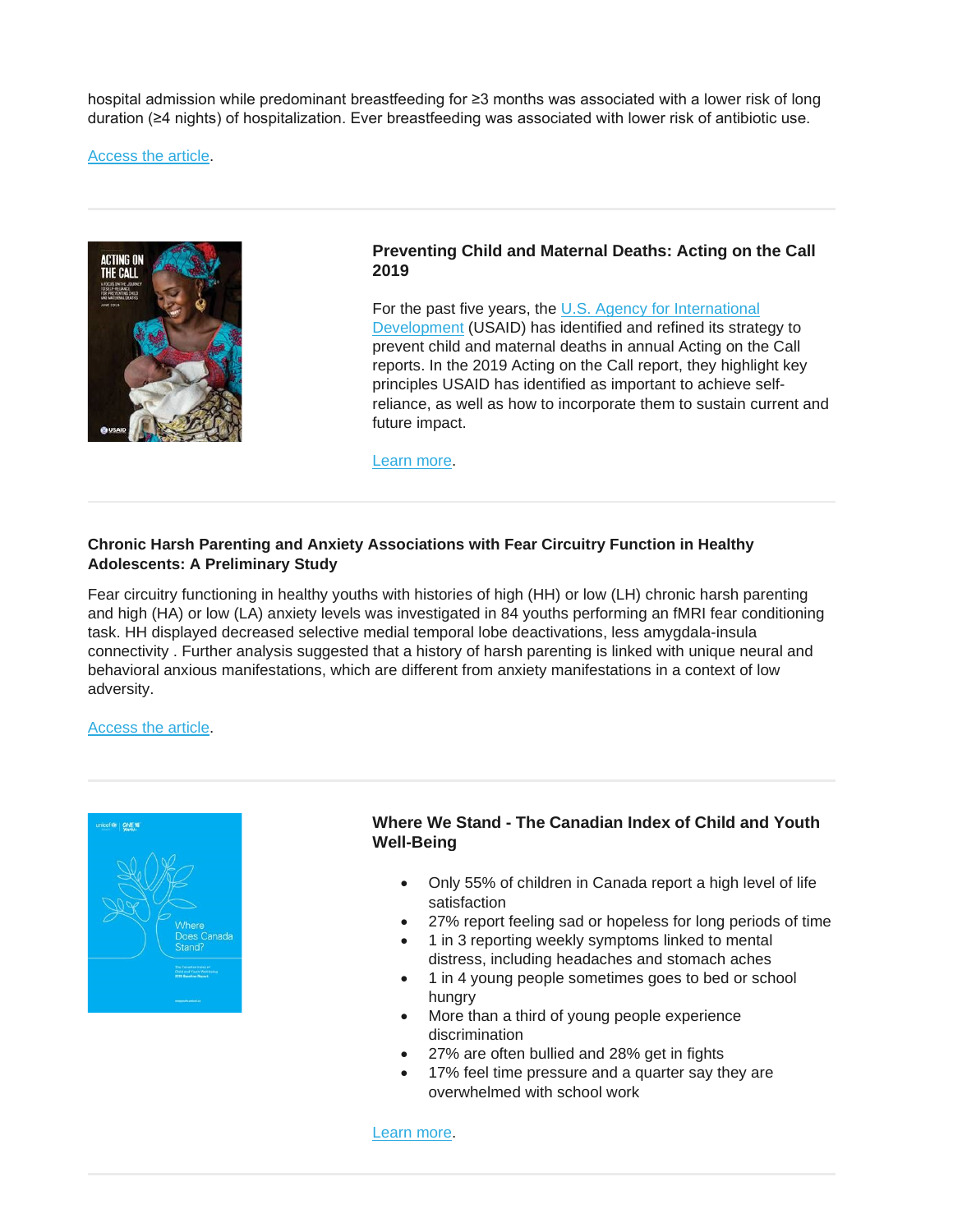### **Ketogenic Diet-Induced Severe Ketoacidosis in a Lactating Woman: A Case Report and Review of the Literature**

Although ketogenic diet is safe in non-pregnant individuals, its safety in lactating mothers is unknown. This is a report of lactation ketoacidosis in human, where glycogen stores depletion forced the body into using gluconeogenesis as energy substrate for breast milk production. This is the first case report of lifethreatening lactation ketoacidosis in setting of ketogenic diet with adequate number of calories, above 2000 kcal/day. This index case may provide caution in lactating mothers on/or considering ketogenic diet.

### [Access the article.](https://academic.oup.com/cdn/article/3/Supplement_1/nzz035.FS17-01-19/5518307)

# **III. Current Initiatives**



**VOTE FOR EVERY CHILD ACTISRAGE EE V +** 

### **#VoteForEveryChild**

UNICEF Canada has launched their sector-wide [#VoteForEveryChild](https://canwach.us7.list-manage.com/track/click?u=64c0876f65607838270358b0f&id=bc02b1efd4&e=fe912b583f) campaign. The upcoming election is important for the future of kids in Canada and abroad. Organizations in the children's rights and wellbeing sector are encouraged to come together to ensure that Canada centralizes kids and youth as a key priority.

### **Maternal Newborn Outcomes Committee: Call for Nominations/Expression of Interest**

The vision for the BORN (Better Outcomes Registry and Network) Ontario Maternal Newborn Outcomes Committee is to provide scientific, health system, and clinical expertise advice to BORN Ontario to facilitate quality health care for mothers and newborns. Interested individuals can submit an application for the BORN Maternal Newborn Outcomes Committee by September 30th [here.](https://bit.ly/2kcFKiY)

# )ntario

### [Learn more.](https://www.bornontario.ca/en/news/maternal-newborn-outcomes-committee.aspx)

### **Ontario to Seek Input on Improving the Child Welfare System**

Ontario's Associate Minister of Children and Women's Issues announced the launch of an engagement with youth, families, caregivers, frontline workers and child welfare sector leaders to strengthen the child welfare system for children and youth. Provide feedback on your experiences and ideas through an [online survey.](http://www.children.gov.on.ca/htdocs/English/professionals/childwelfare/engagement.aspx)



**Canadian Malnutrition Awareness Week™ 2019: The Hidden Impact of Malnutrition**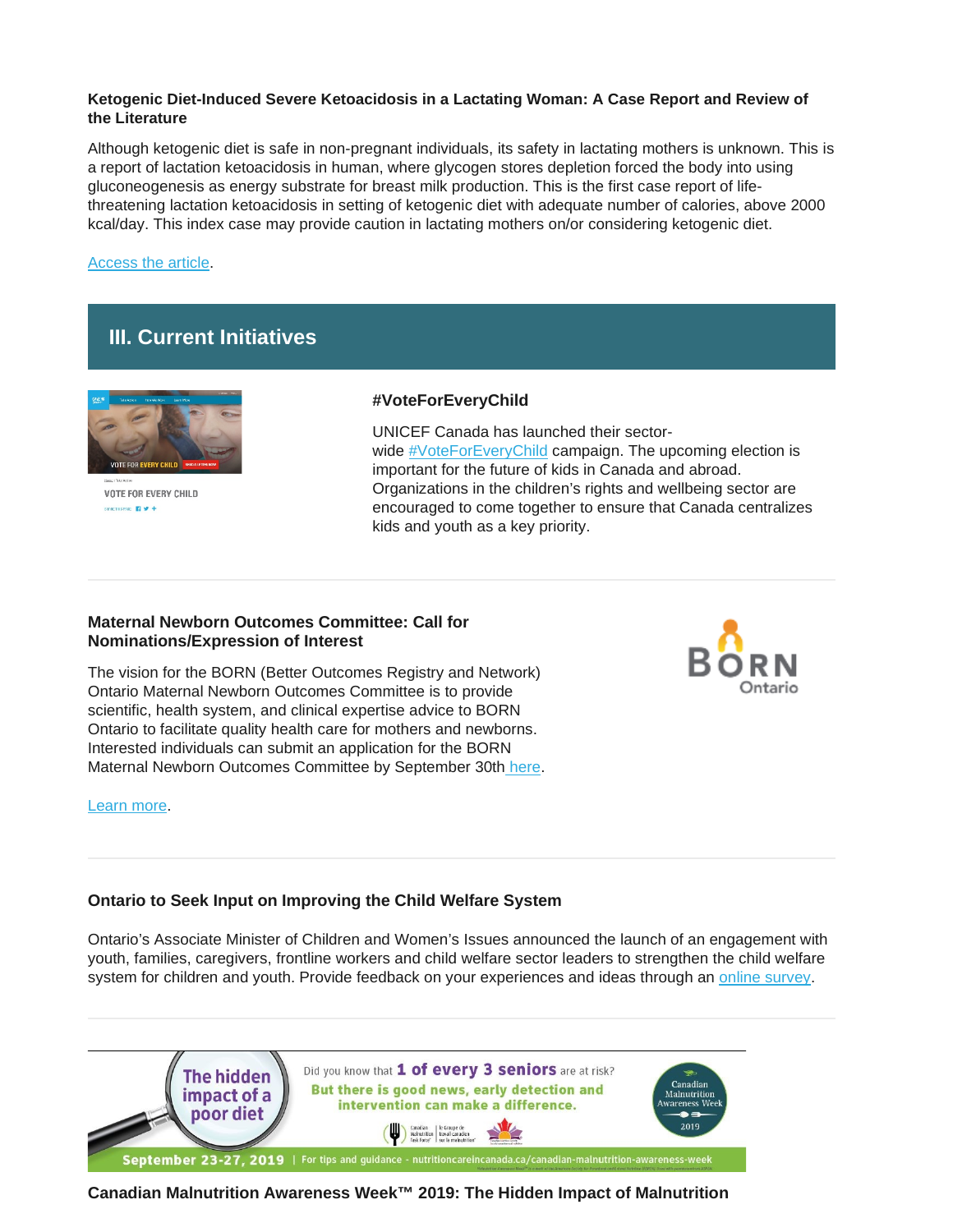The 5th annual [Canadian Malnutrition Awareness Week™ \(CMAW\)](https://cns-scn.us7.list-manage.com/track/click?u=8cd2c309ad23618d521742c2e&id=bfcca168e7&e=03c96af2ff) is taking place from September 23 to 27, 2019. This year's CMAW will focus on Malnutrition in the Community and includes important information to support patients transitioning from hospital to home. It aims to raise awareness among patients, families and health care providers on the importance of the vital role of nutrition to recovery. The campaign is focusing on older adults in particular, given they are typically more nutritionally vulnerable.

# **IV. Upcoming Events**

### **Webinar: 10 Tips to be a Social Media Advocacy Guru**

Join [CanWaCh](https://www.canwach.ca/about-canwach) on **September 25, 2019** at 8:30pm as they explore how social media (Facebook, Twitter, Instagram and LinkedIn) can be part of your advocacy and raising awareness efforts around the issues that matter to you.

You will get 10 tangible tips on how to be an efficient advocate on social media with an array of additional sources. This webinar will be in English but questions in French are welcome.

[Learn more.](https://www.canwach.ca/event/10-tips-be-social-media-advocacy-guru?utm_source=CanWaCH+Newsletter&utm_campaign=a6ca9d3373-EMAIL_CAMPAIGN_2018_09_13_03_01_COPY_01&utm_medium=email&utm_term=0_74dcd35340-a6ca9d3373-307431313)



### **Webinar: Illustrating Resilience with Lisa Boivin**

Join the UBC Learning Circle on October 3rd, 2019 at 10am (PST) for the 2019 Indigenous Speaker Series with Lisa Boivin where she will share how her art depicts the link between history and poor health outcomes for Indigenous patients. Lisa utilizes her artistic skills to understand and assert Indigenous worldviews, which promotes individual and community learning.

[Learn more.](https://firstnationshealthauthority.cmail20.com/t/i-l-phlliut-wkutyxld-yk/)

### **Canadian Nutrition Society Fall Webinars**

The [Canadian Nutrition Society](https://www.cns-scn.ca/) offers a series of webinars in the fall. Check for example:

- [Malnutrition in Canada: on the front lines,](https://www.cns-scn.ca/events/2019/09/27/malnutrition-in-canada-on-the-front-lines) at noon ET on **Friday, September 27, 2019**.
- [Microbiome & Mental Health: Connecting gut microbes to mood](https://cns-scn.us7.list-manage.com/track/click?u=8cd2c309ad23618d521742c2e&id=82ba84a701&e=03c96af2ff) , on **October 2, 2019**.
- [How to Have Impact Webinar Series, part 2,](https://cns-scn.us7.list-manage.com/track/click?u=8cd2c309ad23618d521742c2e&id=6d507014a2&e=03c96af2ff) on **October 9, 2019**.

### [Learn more.](https://www.cns-scn.ca/events-activities/upcoming-events?event_category=2)

### **OMSSA Webinar: Understanding and Preventing Burnout**

Burnout is an epidemic in the workforce. With ever increasing expectations for productivity, reductions in funding, increasing caseloads, and the expectation to do more with less time. Staff in social services are finding themselves struggling to find the energy to provide the empathy, caring, and understanding required to support their clients. This webinar by [the Ontario Municipal Social Services Association \(OMSSA\),](https://www.omssa.com/) taking place at 12:30pm on **October 9, 2019**, will teach participants about burnout, the impact of burnout on our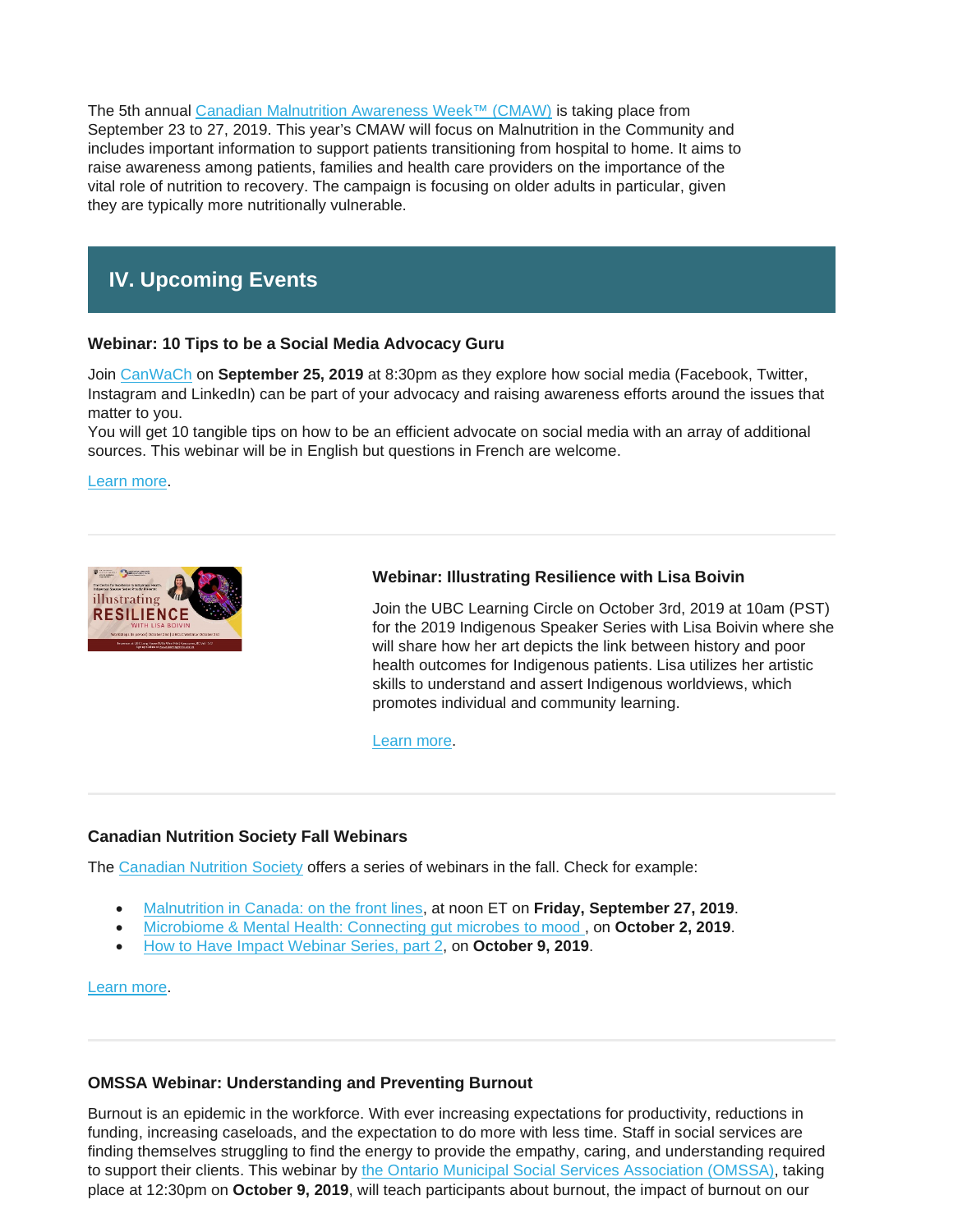day-to-day performance, and how to bolster our resiliency so we can come back from burnout or prevent burnout altogether.

### [Learn more.](https://omssa.com/webinar-preventing-burnout.php)

### **Maternal Newborn Child and Youth Network - Perinatal Outreach Program's 32nd annual Perinatal Outreach Conference**

Taking place in London on Wednesday, October 9, 2019, this conference will present fascinating topics such as:

- Utilizing trauma-informed skills in the perinatal period.
- Communication and team effectiveness.
- Supporting pregnancies with fetal anomalies.
- and many more.

[Learn more.](https://quorum.hqontario.ca/Portals/0/Users/178/14/14514/2019%20Perinatal%20Conference%20Topics%20flyer.pdf?ver=2019-09-11-120000-907)

### **Doing Better for LGBTQ2+ Communities in Health and Social Services**

Taking place on **October 11** at 1pm, this presentation will provide participants with a deeper understanding of the experiences of LGBTQ2+ young people, and practical tips and tricks for improving LGBTQ2+ inclusion in your practice and workplace.

[Learn more.](http://bit.ly/2UepPho)

**OCASI Professional** Development **Conference 2019** 

### **Save The Date: OCASI Professional Development Conference 2019**

[The Ontario Council of Agencies Serving Immigrants \(OCASI\)](https://ocasi.org/) will be holding a professional development conference on **October 17 and 18, 2019 in Toronto** for frontline workers and managers in the immigrant and refugee serving sector. Watch for updates on their [website.](https://ocasi.org/)



### **Conference - Perinatal Mental Health: Promoting Wellness, Extending Our Reach**

*Perinatal Mental Health: Promoting Wellness, Extending Our Reach* is the 2nd conference event organized by the Central West Perinatal Mental Health Network. This learning and networking event is for multidisciplinary practitioners who care for pregnant and postpartum families. It will take place on **October 23, 2019 in Burlington**. This dynamic day will include speakers Dr. Simone Vigod, Dr. Ryan Van Lieshout, Dr. Lori Ross, Stephanie George, IBCLC, and Dr. Vivian Polak who will share their expertise in providing perinatal mental health care to priority populations. We will also have the privilege of hearing from those with lived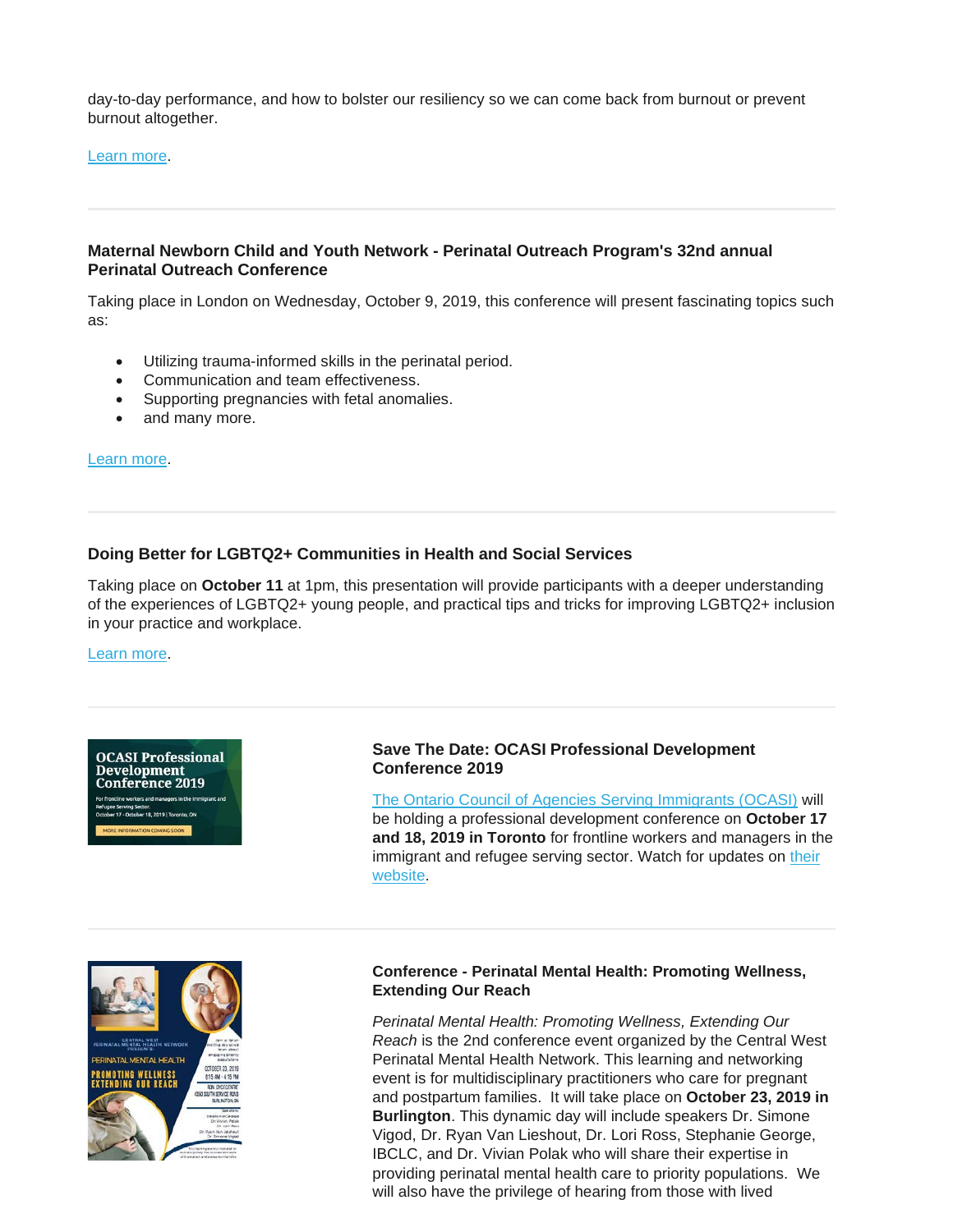experiences from these priority populations and their accounts of navigating the challenges of living with a perinatal mood disorder.

[Learn more and register.](https://www.eventbrite.ca/e/perinatal-mental-health-promoting-wellness-extending-our-reach-tickets-59076721063?aff=aff0eventful)

### **Positive Discipline in Everyday Parenting Facilitator Training**

Taking place on **October 28-31, 2019 in Calgary**, this event by Families Canada will offer mentorship and support to **a**nyone who supports parents, children and/or families. To register, please fill out the form at <http://ow.ly/aORg30pxMXr> and send your application to Mitzie Constant at [admin@familiescanada.ca](mailto:admin@familiescanada.ca) 

[Learn more.](http://ow.ly/aORg30pxMXr)



### **2019 BORN Ontario Conference**

Join [BORN Ontario](https://www.bornontario.ca/) on **November 7 & 8, 2019** at the Ottawa Conference and Event Centre. BORN is hosting a 2-day conference for health-care providers, administrators, policy makers, researchers, and students. Topics will include: Disruptive technology in health care, perinatal risk and safety, Ontario's maternal newborn data partnerships and using data to support better care – future trends. The keynote speaker will be Dr. Anthony Chang, cardiologist; founder & medical director of the Medical Intelligence and Innovation Institute.

[Learn more and register.](https://www.bornontario.ca/en/whats-happening/2019-conference.aspx)

### **OMSSA Webinar: Motivational Interviewing**

Motivational interviewing is a counselling method that helps people resolve ambivalent feelings and uncertainties to find the internal motivation they need to change their behavior. It is a practical, empathetic, and short-term process that takes into consideration how difficult it is to make life changes. Learn more from [the Ontario Municipal Social Services Association \(OMSSA\)](https://www.omssa.com/) on **November 6, 2019** at 12:30pm.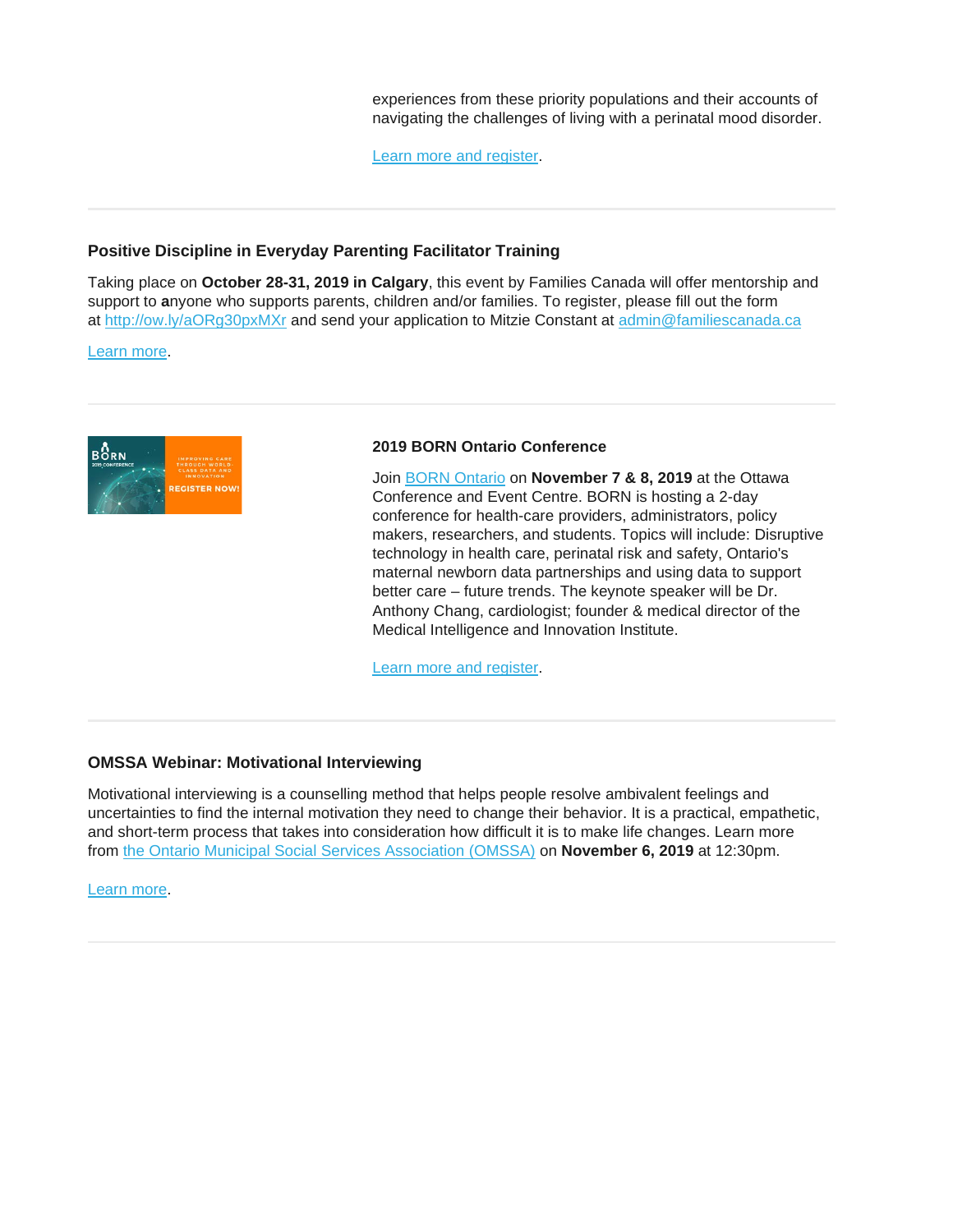

### **The 2020 RHO Conference: The Current Practice, Research, Policy, Systems**

[Rainbow Health Ontario \(RHO\),](https://www.rainbowhealthontario.ca/) a program of [Sherbourne Health,](https://sherbourne.on.ca/) is pleased to announce the 6th RHO Conference, coming up **April 21-23, 2020 in Niagara Falls**, on the traditional territory of the Anishinaabeg, Haudenosaunee, Attawandaron (Neutral) and Wendat peoples, territory which is covered by the Upper Canada Treaties. The largest LGBT2SQ health conference in Canada, the RHO Conference provides a forum for knowledge exchange, networking and research presentations for health care service providers, researchers, government representatives and LGBT2SQ community members. Our **call for submissions for speakers and poster presentations is now open, closing June 14**. Visit our [Submissions page](https://www.rho2020.ca/call-for-submissions--appel-de-propositions.html) for guidelines, and [our form](https://events.eply.com/rho2020SpeakersConferenciers) to submit your abstract.

[Learn more.](https://www.rho2020.ca/)

# **V. Resources**



### **New Technology Helps Create Safe Spaces for Indigenous Youth**

A new app, created by the Indigenous Friends Association, will help to:

- Create Indigenous Networks between Indigenous Youth.
- Provide access to Traditional Indigenous Counseling.
- Provide access to Information about the available resources in the community.

Learn more about the app on the **[Indigenous Friends site.](https://peopleforeducation.us4.list-manage.com/track/click?u=677f6bbe3dfb7cfe0fdfeb760&id=f824319ab6&e=01332d41fd)**

### **Online course: Basic Statistics for Public Health**

Based on content from Skills Online and adapted in consultation with [APHEO,](https://utoronto.us19.list-manage.com/track/click?u=90989609f245ac5cf3326343a&id=34aeb6a881&e=361bf32a49) [Public Health Training for](http://nccdh.ca/our-work/public-health-training-for-equitable-systems-change-phesc/)  [Equitable Systems Change](http://nccdh.ca/our-work/public-health-training-for-equitable-systems-change-phesc/) (PHESC)'s [Basic Statistics for Public Health free online course](https://utoronto.us19.list-manage.com/track/click?u=90989609f245ac5cf3326343a&id=bc039fbcff&e=361bf32a49) is now open for enrollment. The intent of this self-paced course (it takes about 3 hours) is to provide you with the language and basic concepts of statistics and to enable you to know when and how to communicate with a statistician in a way that is beneficial to both of you.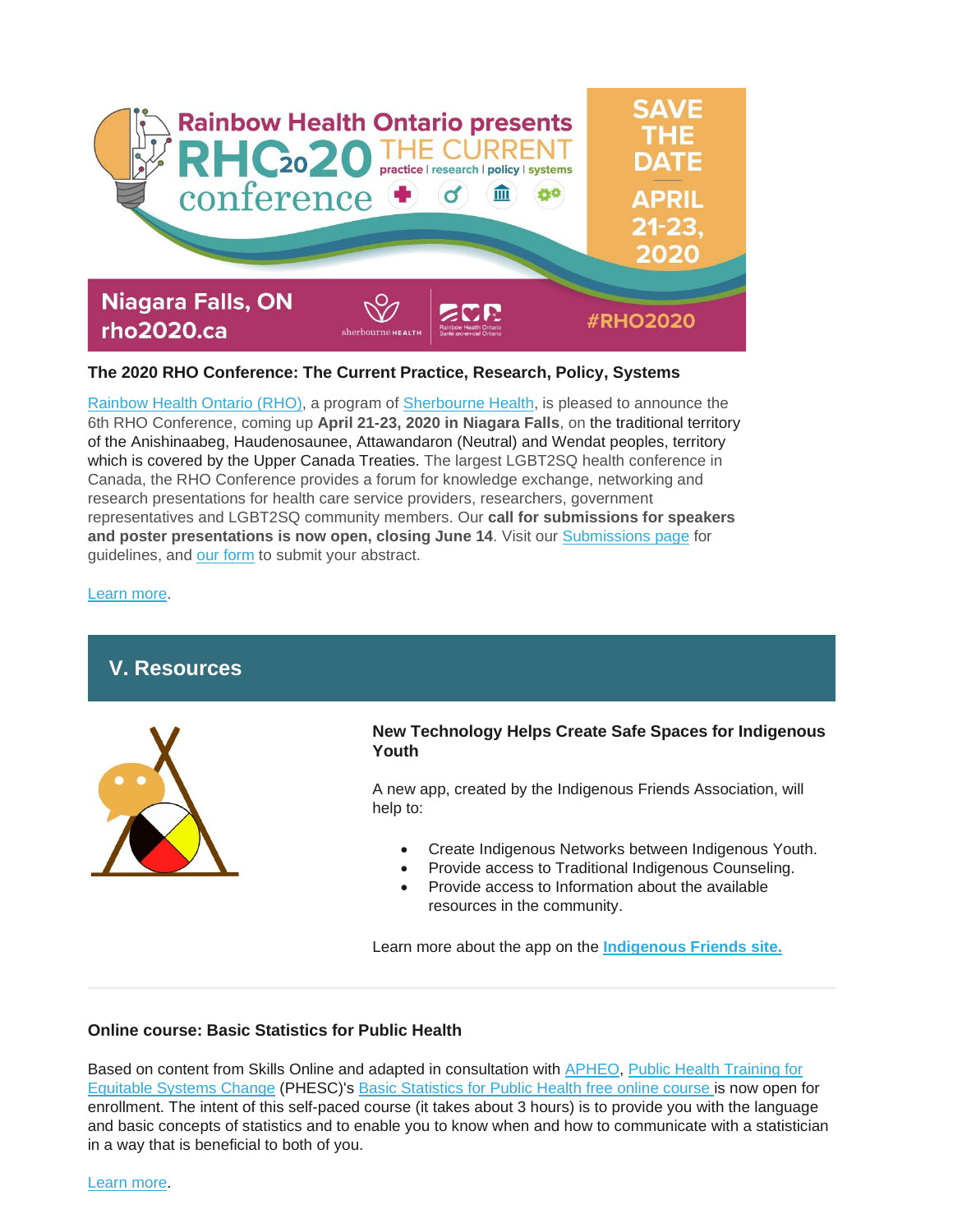

## **Podcast: Joy Of Movement For Young Kids**

Early childhood is an important time for kiddos to develop the large motor skills needed for a healthy life. Mary Lynn Hafner, a Physical Therapist and the author of The Joy Of Movement, shares her passion for movement and strategies for age-appropriate activities to support physical development at a young age. She explains how to incorporate exploration, discovery, selection, repetition, and imitation when working with young kids!

[Learn more.](https://blog.himama.com/preschool-podcast-marylynn-hafner/?utm_source=newsletter&utm_medium=email&utm_campaign=newsletter_08132019)

### **Let's make young children more active!**

Visit Best Start's [Physical Activity resources page](https://resources.beststart.org/product-category/resources/physical-activity/) to discover tools and resources to help you promote and support physical activity for young children.



### **Podcast Series: Voices from the Field**

**Voices from the Field**, a podcast series produced by the [National](https://www.nccih.ca/)  [Collaborating Centre for Indigenous Health](https://www.nccih.ca/) (NCCIH), focuses on innovative research and community-based initiatives promoting the health and well-being of First Nation, Inuit and Metis peoples in Canada. See for example:

- Voices from the Field 002 [Birthing experiences of First](https://www.nccih.ca/495/Podcast__Voices_from_the_Field_002_-_Birthing_experiences_of_First_Nations_women_from_northern_and_remote_communities.nccah?id=261)  [Nations women from northern and remote communities,](https://www.nccih.ca/495/Podcast__Voices_from_the_Field_002_-_Birthing_experiences_of_First_Nations_women_from_northern_and_remote_communities.nccah?id=261)  [June 2017](https://www.nccih.ca/495/Podcast__Voices_from_the_Field_002_-_Birthing_experiences_of_First_Nations_women_from_northern_and_remote_communities.nccah?id=261)
- Voices from the Field 005 [From the Lab to the Reserve,](https://www.nccih.ca/495/Podcast__Voices_from_the_Field_005_-_From_the_Lab_to_the_Reserve.nccah?id=264)  [September 2017](https://www.nccih.ca/495/Podcast__Voices_from_the_Field_005_-_From_the_Lab_to_the_Reserve.nccah?id=264)



[Learn more.](https://nccph.ca/news/entry/voices-from-the-Les-voix-du-terrain)

### **Online course : Designing and Implementing Population Health Interventions**

Offered by [Public Health Training for Equitable Systems Change \(PHESC\)](http://nccdh.ca/our-work/public-health-training-for-equitable-systems-change-phesc/) , the free, self-paced online course *Designing and Implementing Population Health Interventions* is now available, and the French version is in development. This 3-hour course provides an overview of what to consider when designing, implementing and evaluating population health interventions. It links to many existing trainings and resources that delve into topics in more detail.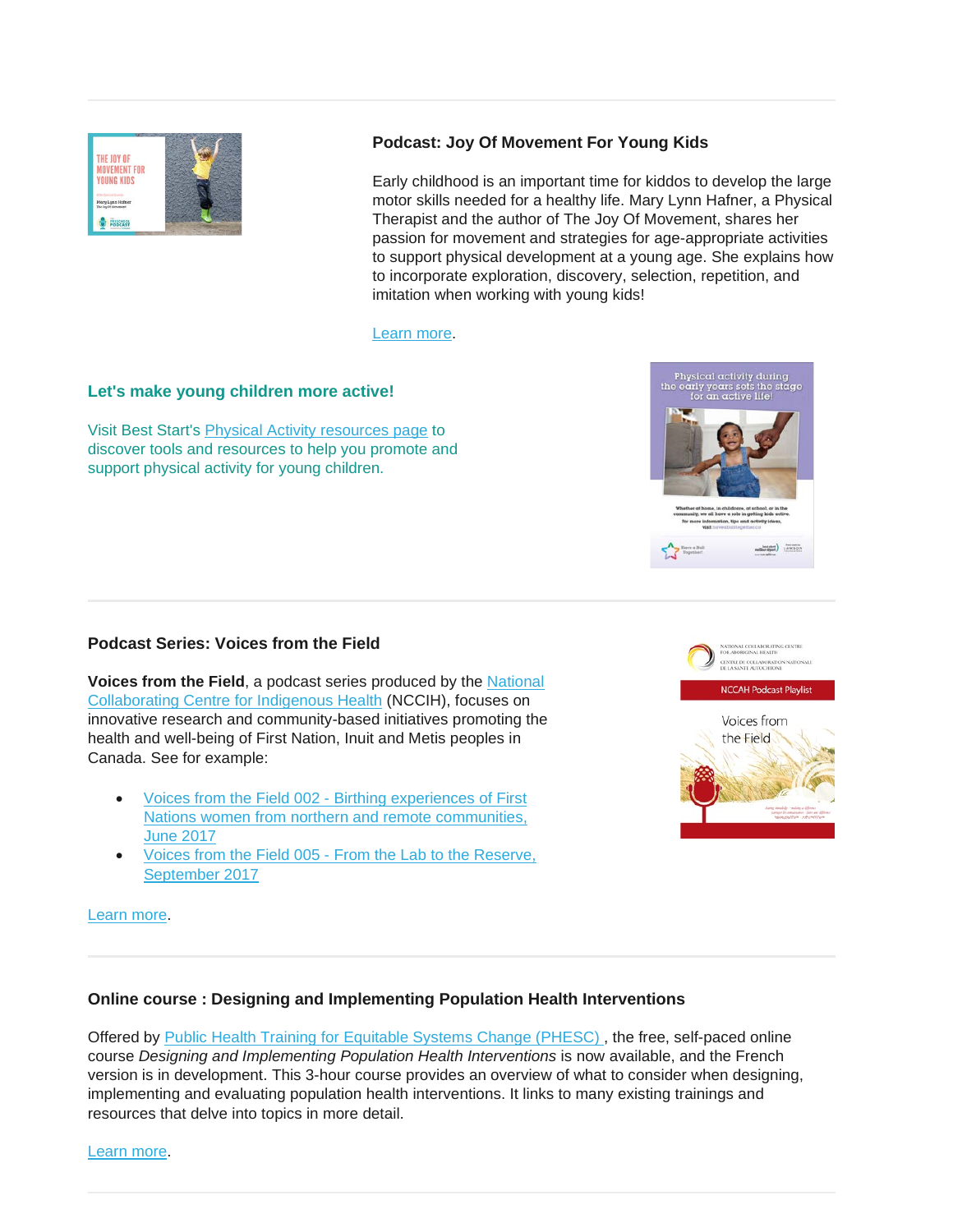

## **What Happens Next? Information for Kids About Separation and Divorce**

The Department of Justice has a large inventory of the publication "What Happens Next?" and is looking to distribute copies of this publication to organizations that work with children. This [publication](https://cwlc.us18.list-manage.com/track/click?u=88a1ea6ac41b2dce85f5ffe1b&id=db17e5d2b3&e=caf80ffe6b) contains Information for youth about separation and divorce. To order a hardcopy version of the publication contact [fcyinfofea@justice.gc.ca.](mailto:fcyinfofea@justice.gc.ca)



by/par health nexus santé

180 Dundas Street West, Suite 301, Toronto, ON M5G 1Z8 Telephone: (416) 408-2249 | Toll-free: 1-800-397-9567 | Fax: (416) 408-2122 E-mail: [beststart@healthnexus.ca](mailto:beststart@healthnexus.ca?subject=Contact%20Us)



[Subscribe to this bulletin](mailto:mnchp@healthnexus.ca?subject=Unsubscribe%20to%20MNCHP%20bulletin%20and%20network) [Unsubscribe from this list](mailto:mnchp@healthnexus.ca?subject=Unsubscribe%20to%20MNCHP%20bulletin%20and%20network)

[Learn more about MNCHP Network](http://lists.beststart.org/listinfo.cgi/mnchp-beststart.org) [Submit items for MNCHP Bulletins](mailto:mnchp@healthnexus.ca) [Manage your subscription and access the archives](http://lists.beststart.org/listinfo.cgi/mnchp-beststart.org)

# **Stay connected!**

- **[Click4HP](https://listserv.yorku.ca/archives/click4hp.html)** is an international dialogue on health promotion. Participants exchange views on issues and ideas, provide leads to resources, and ask questions about health promotion.
- **[The Maternal Newborn and Child Health Promotion \(MNCHP\) Network](http://lists.beststart.org/listinfo.cgi/mnchp-beststart.org) -** A province-wide electronic forum for service providers working to promote preconception, prenatal and child health.
- **[Ontario Prenatal Education Network](http://fluidsurveys.com/surveys/ohpe/subscriptionsopen2015-2016/) -** A space where professionals can share information and resources, ask questions and collaborate with peers on topics related to prenatal education.
- **[Health Promotion Today](http://en.healthnexus.ca/)** Our blog keeps you informed of news and topics related to health promotion.
- **[The Best Start Indigenous Sharing Circle \(BSASC\) Network](http://lists.beststart.org/listinfo.cgi/bsasc-beststart.org)** is a distribution list designed for service providers working with Aboriginal Peoples in areas of preconception, prenatal and child health. The network is a forum to share news, ideas, questions and best practices.